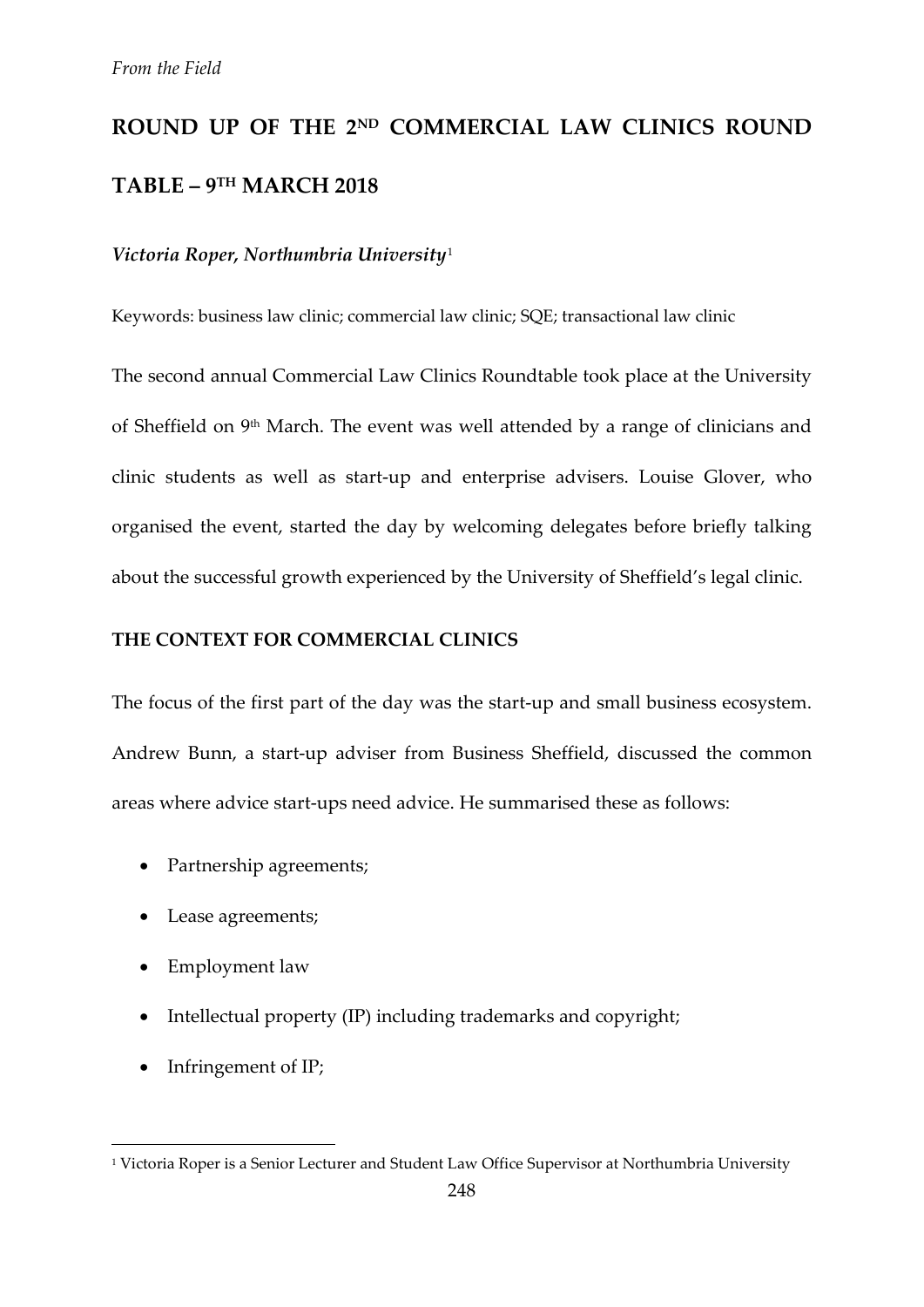### *From the Field*

- Shareholders' agreements;
- Terms and conditions (especially payment terms);
- Technical provenance;
- Contracts and contract negotiations;
- Non-disclosure agreements (NDAs); and
- General Data Protection Regulation (GDPR).

Darren Chouings, a start-up coach from the University of Sheffield, then went on to discuss his experiences. There was significant overlap between the key areas of business need suggested by Darren, and those covered earlier by Andrew:

- Terms and conditions (payment terms, guarantees, warranties, force majeure etc.);
- Privacy policies and online disclaimers;
- Client contracts (including sub-contracting);
- Copyright and IP;
- Partnership agreements;
- GDPR compliance; and
- Liability and protection.

Key points coming out of the presentations and subsequent question and answer discussions were: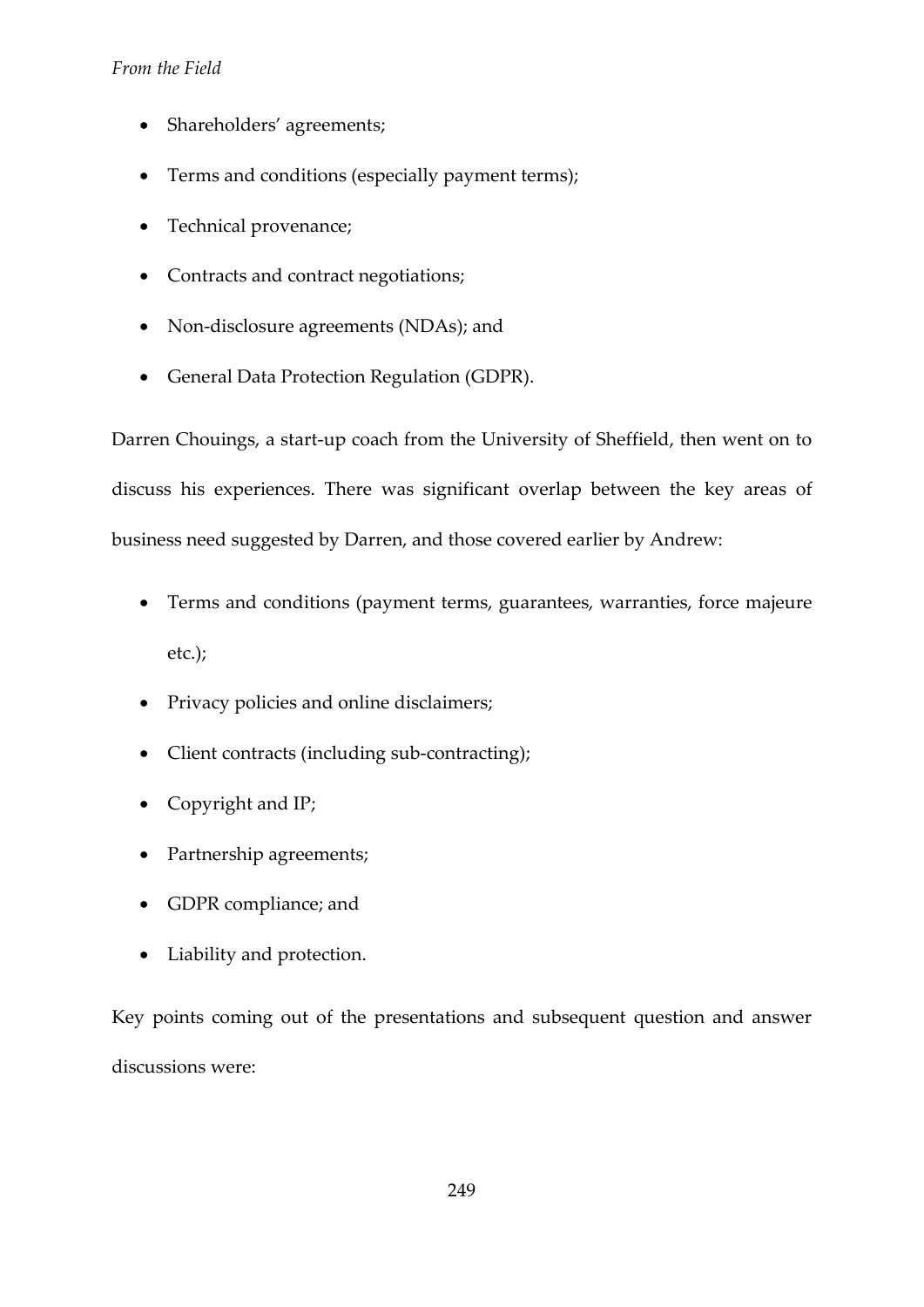- 1. That business clients often had multi-faceted and complex legal needs an entrepreneur or business usually approaches an advisor or clinic with multiple different issues.
- 2. There was a clear unmet need in terms of legal assistance for start-ups and young businesses, usually they need advice but often cannot afford to pay a solicitor.
- 3. Often clients would only seek advice after a problem had already arisen.

#### **MODELS OF COMMERCIAL LAW CLINIC**

The second part of the day was dedicated to exploration of the different models of commercial clinic and then a question and answer session. It was noted that commercial clinics operate under various models and supervisory structures, and that new clinics might want to 'cherry pick' those aspects from each example which best suited their own needs.

#### *1. CommLaw at the University of Sheffield*

CommLaw is a student-led project which prepares and delivers free commercial legal advice to businesses in Sheffield; particularly small businesses, start-ups and entrepreneurs. This presentation was delivered by students of the clinic and focussed on their personal experiences.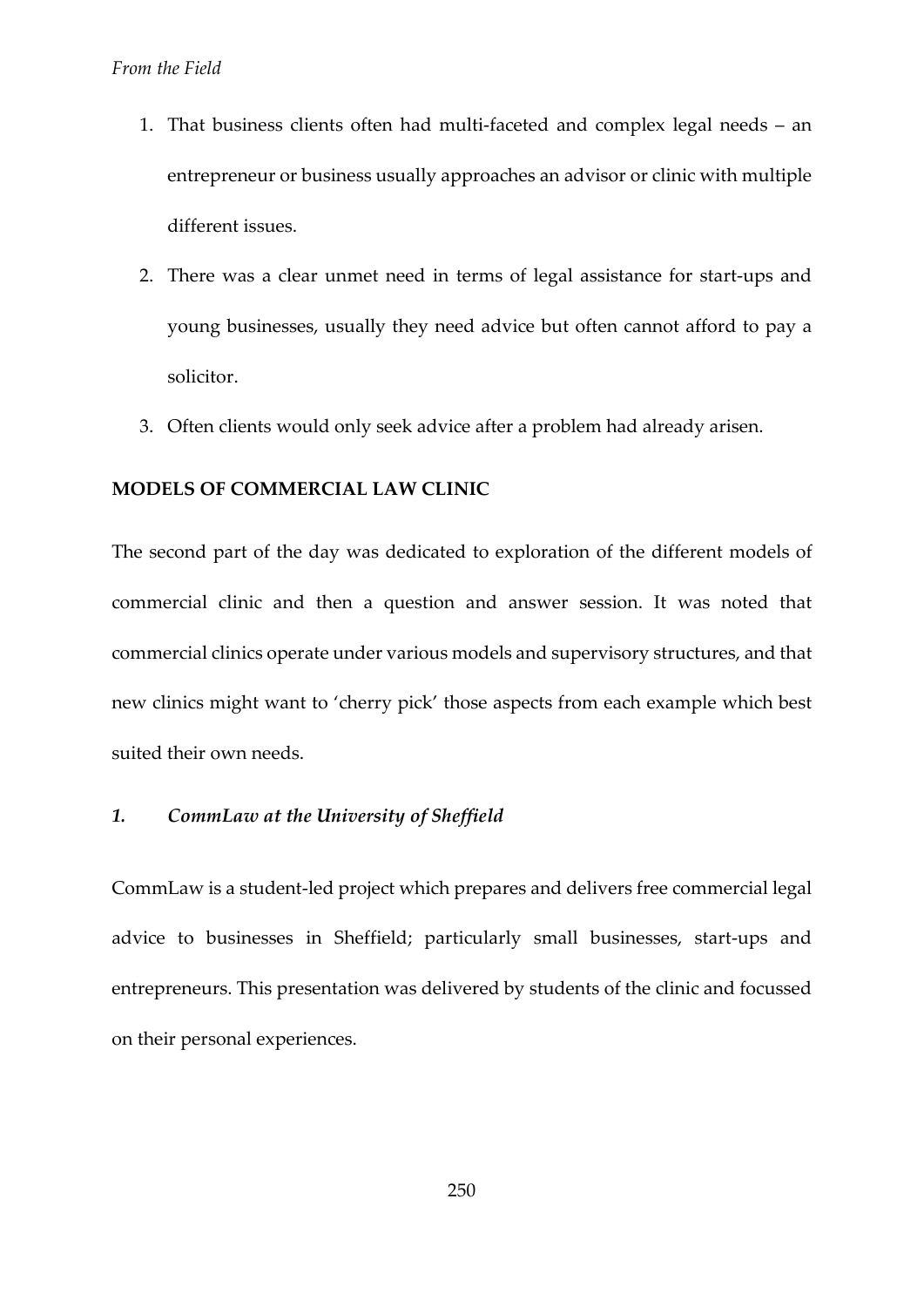The students discussed being supervised internally, although the clinic website does suggest that there is some use of external supervisors from local law firms. *[2](#page-3-0)* The students did not discuss whether they were assessed. The clinic website states that the student advisers are able to deliver advice on a range of commercial legal issues including:

- Website terms & conditions;
- Business structures;
- Product labelling regulations;
- Disclaimers; and
- Contractual issues.

 $\overline{a}$ 

#### *2. Sheffield Hallam University*

Sheffield Hallam has an existing law clinic which provides a diverse range of advice. Rebecca Draper from the clinic noted that it is expanding into commercial legal advice and is proposing to apply for an Alternative Business Structure (ABS) licence.<sup>[3](#page-3-1)</sup> It was explained the proposed move to ABS status should help the clinic better position itself to respond to the changing qualification landscape for solicitors, allow the clinic to widen the breadth and complexity of work undertaken, and ensure authorisation to

<span id="page-3-0"></span><sup>2</sup> <https://www.sheffield.ac.uk/law/commlaw> (accessed 15 March 2018).

<span id="page-3-1"></span><sup>&</sup>lt;sup>3</sup> For a detailed discussion of the issues for clinics involved in becoming an ABS, see Elaine Campbell and Carol Boothby, 'University law clinics as alternative business structures: more questions than answers?' (2016) 50(1) The Law Teacher, pp.132-137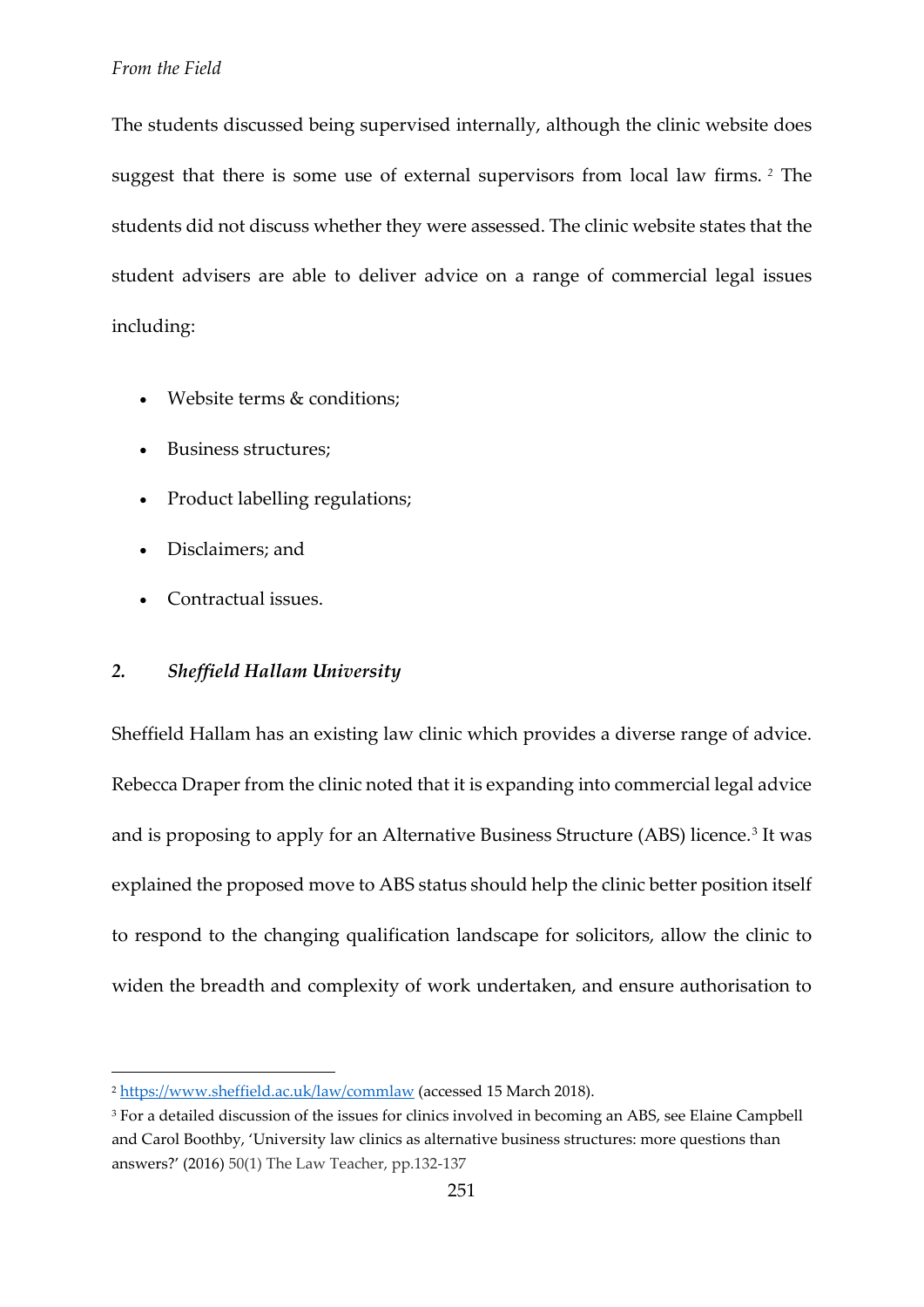undertake reserved legal activities.<sup>[4](#page-4-0)</sup> Whilst the clinic would offer its services free of charge for the first 12 months, careful consideration was being given to the possibility of charging some fees to support the clinic's activities. Whilst the clinic would obtain a separate identity if it were to become an ABS, there would be continued financial and other support from the University. Clinic staff had been hired on non-academic contracts specifically to work in the clinic. Currently clinic students are assessed by way of reflection, although this may change in the future. Students are supervised and will continue to be supervised, internally by qualified solicitors.

#### **3.** *Leeds Beckett University*

 $\overline{a}$ 

Rebecca Hopkinson, pro bono/law clinic manager, discussed her work to embed clinic into Leeds Beckett's LLB programme. Following a process of validation, the module (which is still partly in the development stage) will operate as a credit bearing elective. The clinic has been fortunate to be given premises in the centre of Leeds by the University and operates on a two week turnaround for provision of advice. Rebecca explained that the need to source clients for the clinic had led her to utilize the University's current business connections, including links to local rugby and cricket organisations. Through such organisations' networks, Rebecca has been able to identity a significant number of grass roots clubs that needed advice on funding and

<span id="page-4-0"></span><sup>4</sup> For discussion about the regulatory uncertainty surrounding law clinics see Linden Thomas, 'Law clinics in England and Wales: a regulatory black hole' (2017) 51:4 The Law Teacher, 469-485.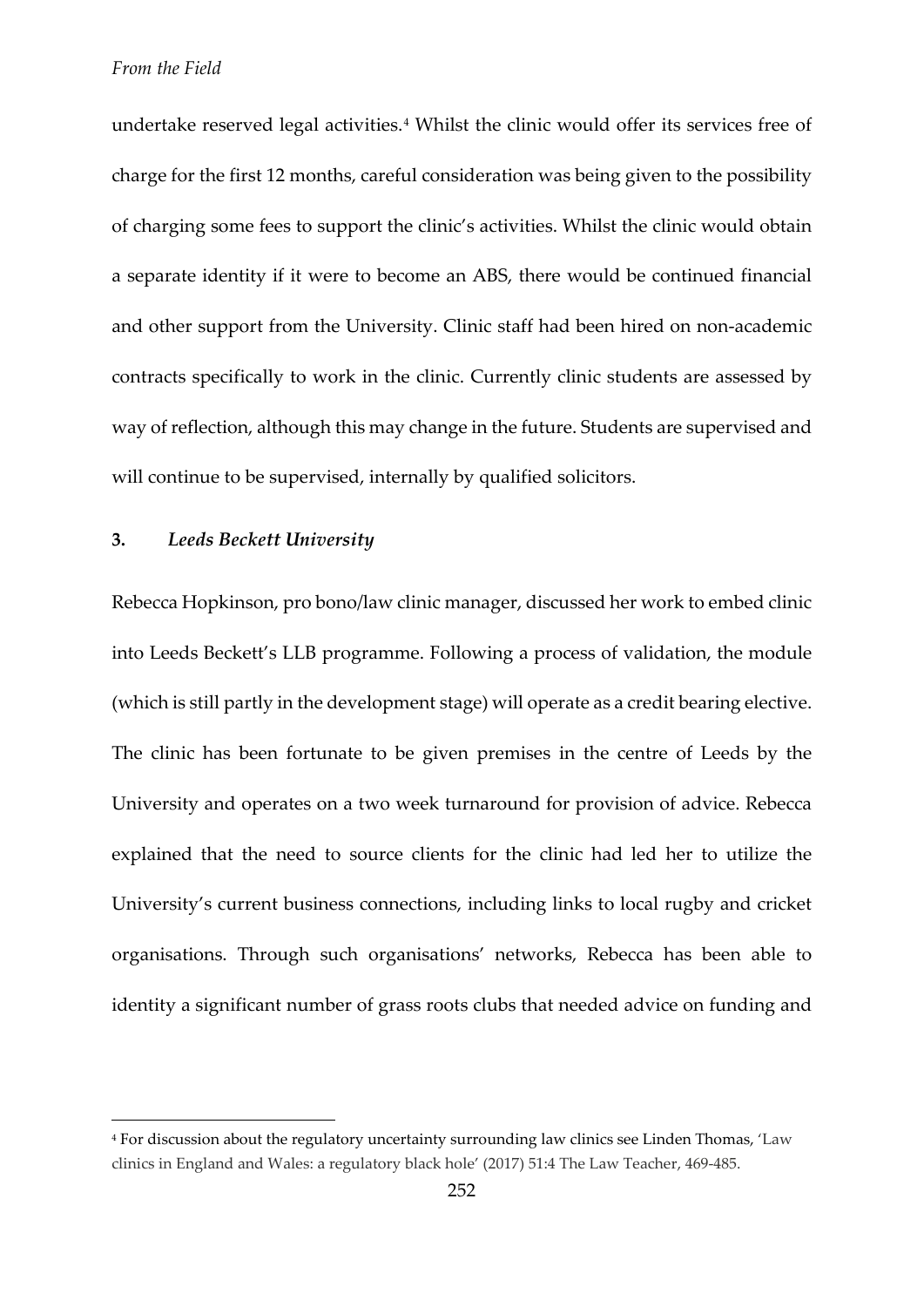structure options, including the possibility of becoming charities. The clinic is still evolving but is likely to employ both internal and external supervision.

#### *4. The Small Business Unit at the University of Strathclyde*

This was another student-led presentation which discussed the Small Business Unit, a pilot stage project, at the University of Strathclyde. The University of Strathclyde already has a well-established clinic offering advice to individuals on personal matters. The Small Business Unit has been set up with the aim of helping small businesses and charities in and around the Glasgow area who could not otherwise afford legal advice.<sup>[5](#page-5-0)</sup> The clinic is not currently assessed and works on an external supervision model with the assistance of commercial law firm DLA Piper. The clinic's website states can assist a small number of clients with the following type of work:

- General commercial legal advice;
- Writing letters;

 $\overline{a}$ 

- Reviewing contracts and commercial leases;
- Assisting with drafting of contracts and agreements;
- Help with establishing a business and choosing a legal structure;
- Help with protecting non-contentious IP;
- Information on legal responsibilities across a range of areas of law; and

<span id="page-5-0"></span><sup>&</sup>lt;sup>5</sup> Information taken from the clinic's website - [https://www.lawclinic.org.uk/beyond-](https://www.lawclinic.org.uk/beyond-casework/projects/sblu)

[casework/projects/sblu](https://www.lawclinic.org.uk/beyond-casework/projects/sblu) (accessed 20 March 2018). The students did suggest though that in fact the external firm of solicitors requires the clients to all be charities or have charitable aims so this may be a further restriction.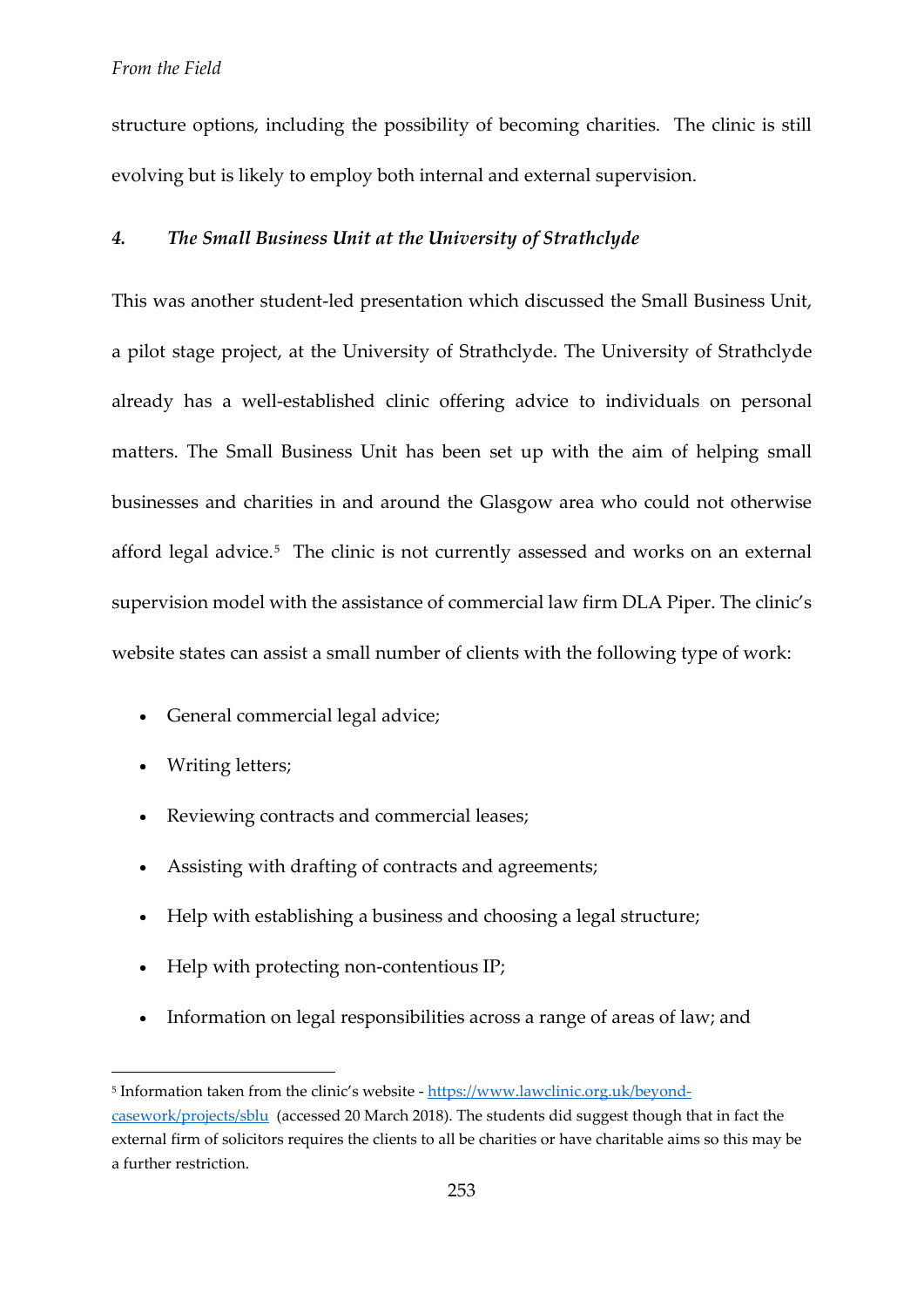#### *From the Field*

**.** 

• Help with completing Companies House forms.<sup>[6](#page-6-0)</sup>

The students discussed the work they had personally carried out which included assisting a charity which required employment law advice.

Key points coming out of the presentations and subsequent question and answer discussions were:

- Despite the unmet need, it was sometimes hard for commercial clinics to obtain enough clients. Helpful advice was for clinicians to explore both internal and external sources of work:
	- o External clients think about links the University has to businesses/organisations in the region;
	- o Internal clients do students in other faculties need business law advice/make links with entrepreneurial programmes.
- Commercial work can be more complex than an initially enquiry might suggest.
- We have to think about how best to deal with any limitations on the work we can do.

<span id="page-6-0"></span><sup>6</sup> <https://www.lawclinic.org.uk/beyond-casework/projects/sblu>(accessed 20 March 2018).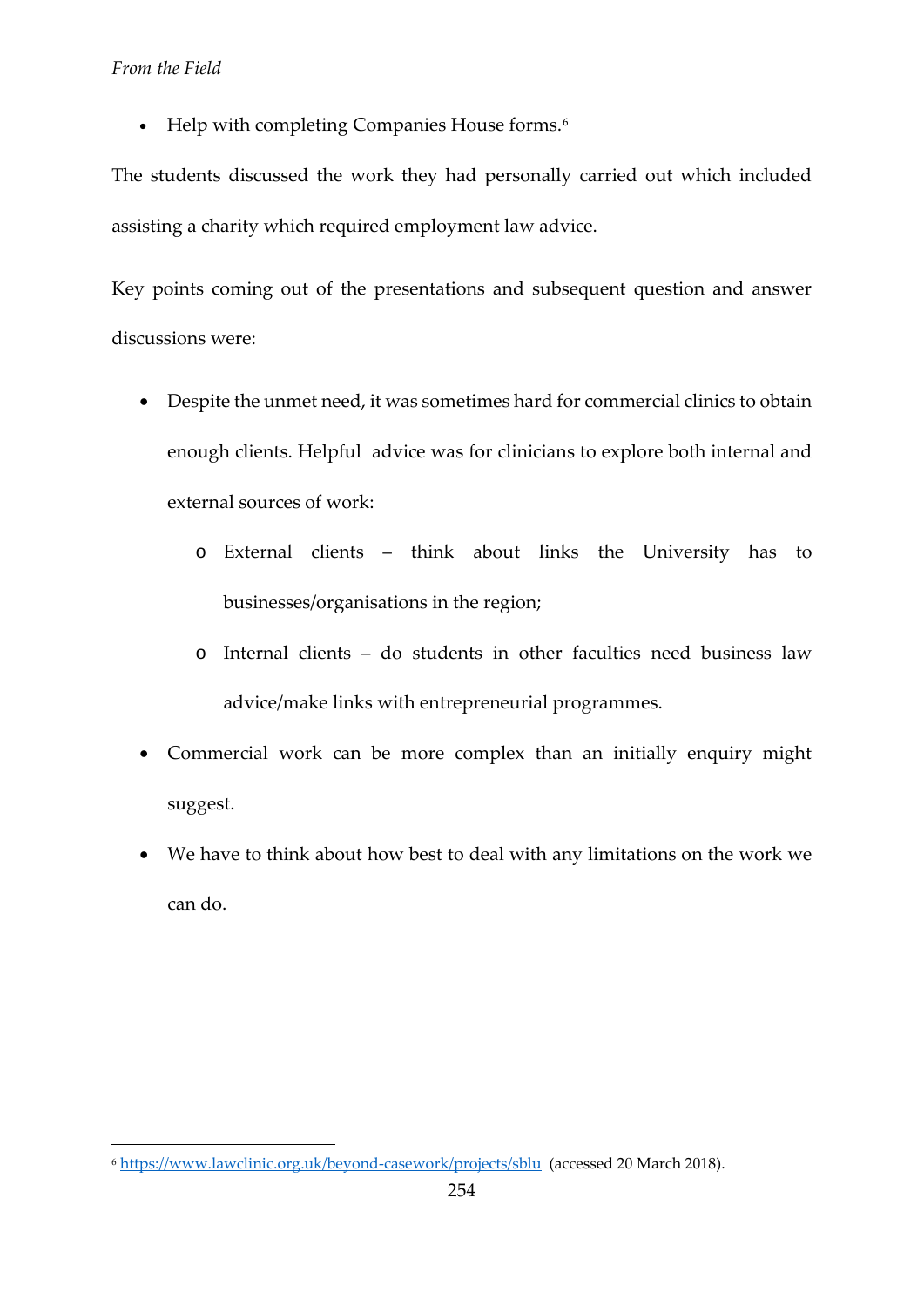$\overline{a}$ 

#### **ASSESSMENT AND PROPOSED SRA REFORMS**

After lunch, the focus moved to assessment and, later, the SRA's proposed reforms in relation to the education and training of solicitors. Gill Hutchins, Director of the Freelaw Clinic at the University of Sheffield, discussed the history of free legal advice at the university with particular emphasis on the Freelaw clinic.[7](#page-7-0)

#### *Elaine Campbell of Northumbria University, Newcastle*

Elaine Campbell of Northumbria University discussed their Student Law Office's current and proposed assessment structure.<sup>[8](#page-7-1)</sup> At present, every student undertaking the four-year M Law degree at Northumbria University experiences clinic as a full year, 60 credit module in their fourth and final year. Students are assessed on their practical work (70% of their overall mark) and by way of two reflective essays (30% of their overall mark). A student's final mark for their practical work is not just determined by the physical work they produce and evidence in their portfolio but also by the other skills and attributes they have demonstrated including oral communication, time management and teamwork. In future, under Northumbria's revalidated suite of degree programmes, students will have additional opportunities to work in the clinic. Three-year LLB students will be able to choose to do clinic as

<span id="page-7-0"></span><sup>7</sup> See discussion of the Freelaw clinic in Vicky Kemp, Tine Munk and Suzanne Gower, *Clinical Legal Education and Experiential Learning: Looking to the Future* (2016). Available at *(*[http://hummedia.manchester.ac.uk/schools/law/main/news/Clinical-Legal-Education-Final-](http://hummedia.manchester.ac.uk/schools/law/main/news/Clinical-Legal-Education-Final-Report28.09.2016.pdf)[Report28.09.2016.pdf](http://hummedia.manchester.ac.uk/schools/law/main/news/Clinical-Legal-Education-Final-Report28.09.2016.pdf) (accessed 28 March 2018).

<span id="page-7-1"></span><sup>8</sup> The Student Law Office is the wider legal clinic within which business and commercial legal advice is provided at Northumbria University.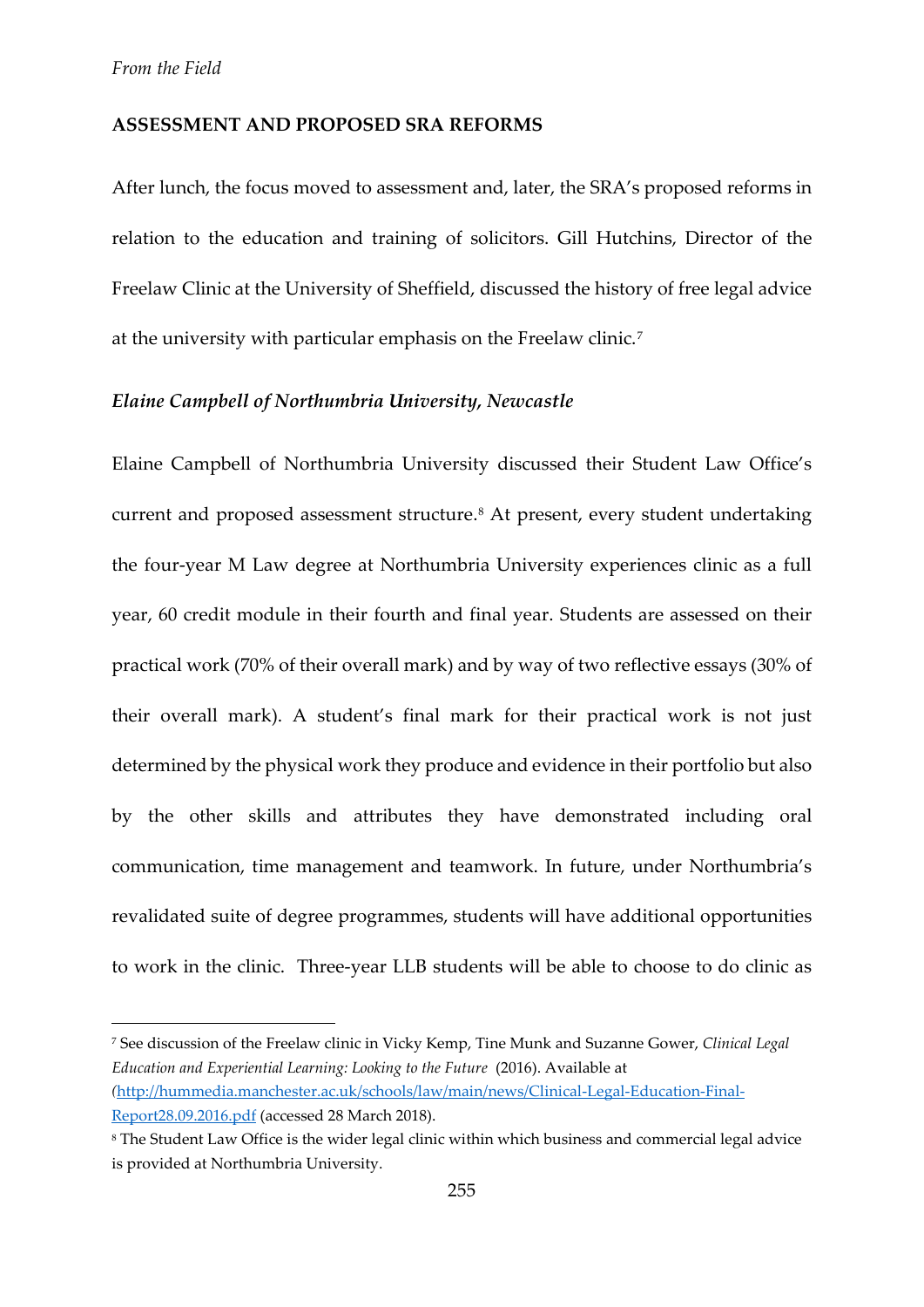either a 60 credit assessed yearlong module in the third year, or they can do a smaller, advice only 20 credit module for one semester. M Law students will, in future, undertake their 60 credit yearlong module in third year, and will also have the option to do a clinic based dissertation in their fourth year.

#### *Maxine Carr, Solicitors Regulation Authority (SRA)*

Following on from the discussion of assessment, Maxine Carr gave an overview of the SRA's proposed changes to the legal education and training of solicitors. The SRA intends to introduce centrally set examinations to be undertaken at various assessment centres in England and Wales. The examinations will consist of:

- SQE1 Multiple choice test questions (single best answer questions, extended matching questions and MCQs) which will test a candidate's substantive legal knowledge and 1 practical legal research and writing assessment.
- SQE2 Which will focus on testing 5 practical legal skills client interviewing, legal research, legal drafting, advocacy/persuasive oral communication, case and matter analysis  $(2 \times 5$  practical legal skills assessments).

In future to qualify as a solicitor an individual will need to:

- 1. pass SQE1 and SQE 2;
- 2. hold a degree or qualifications or experience which the SRA is satisfied are equivalent to a degree;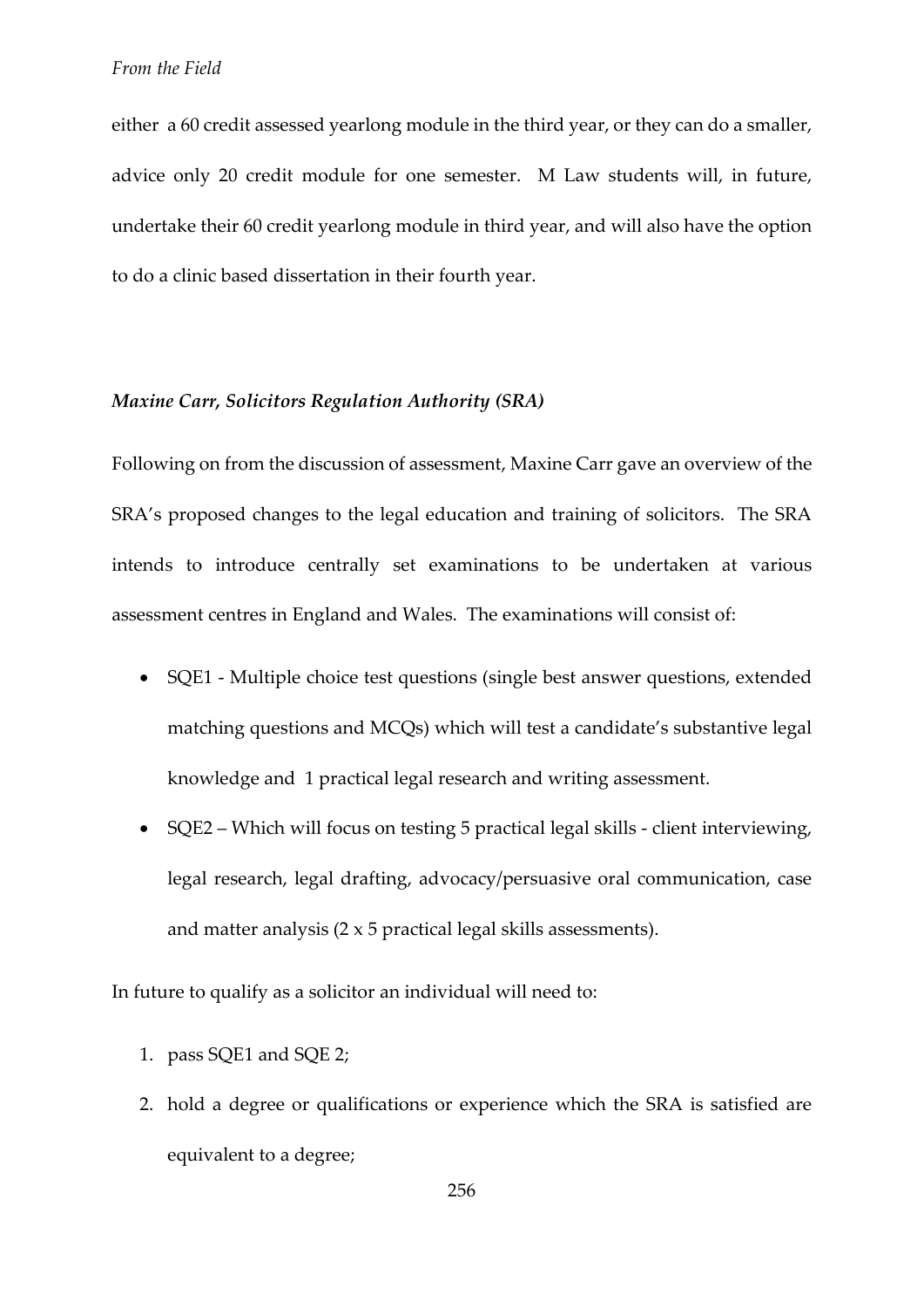$\overline{a}$ 

- 3. have completed qualifying work experience (QWE) equivalent to 2 years full time (this can obtained with up to four separate firms, educational institutions or other organisations including legal clinics); and
- 4. be of character and suitability to be a solicitor.

Students will no longer be required to have a qualifying law degree (or GLD) or LPC. The way in which students prepare for the SQE exams will not be prescribed. The SRA envisages that SQE1 will be sat before a student starts their QWE. The SRA will recommend that SQE 2 is sat after the candidate has undertaken their QWE (but will not make this mandatory).

#### *Victoria Roper, Northumbria University, Newcastle*

In response to Maxine's presentation, Victoria Roper gave a reply and then led a question and answer session.

Victoria opined that the SRA's proposed changes offered both opportunities and challenges for legal clinics and law schools. It was noted that, as at the date of the conference, we were still waiting for the Legal Services Board to make a decision on the SRA's proposals (approval has subsequently been given<sup>9</sup>) and that a number of things were still unclear. In particular, the cost of the assessments was not yet known and it was uncertain what impact the proposed changes would have on equality and

<span id="page-9-0"></span><sup>9</sup> See the decision at [http://hummedia.manchester.ac.uk/schools/law/main/news/Clinical-Legal-](http://hummedia.manchester.ac.uk/schools/law/main/news/Clinical-Legal-Education-Final-Report28.09.2016.pdf)[Education-Final-Report28.09.2016.pdf](http://hummedia.manchester.ac.uk/schools/law/main/news/Clinical-Legal-Education-Final-Report28.09.2016.pdf) (accessed 28 March 2018).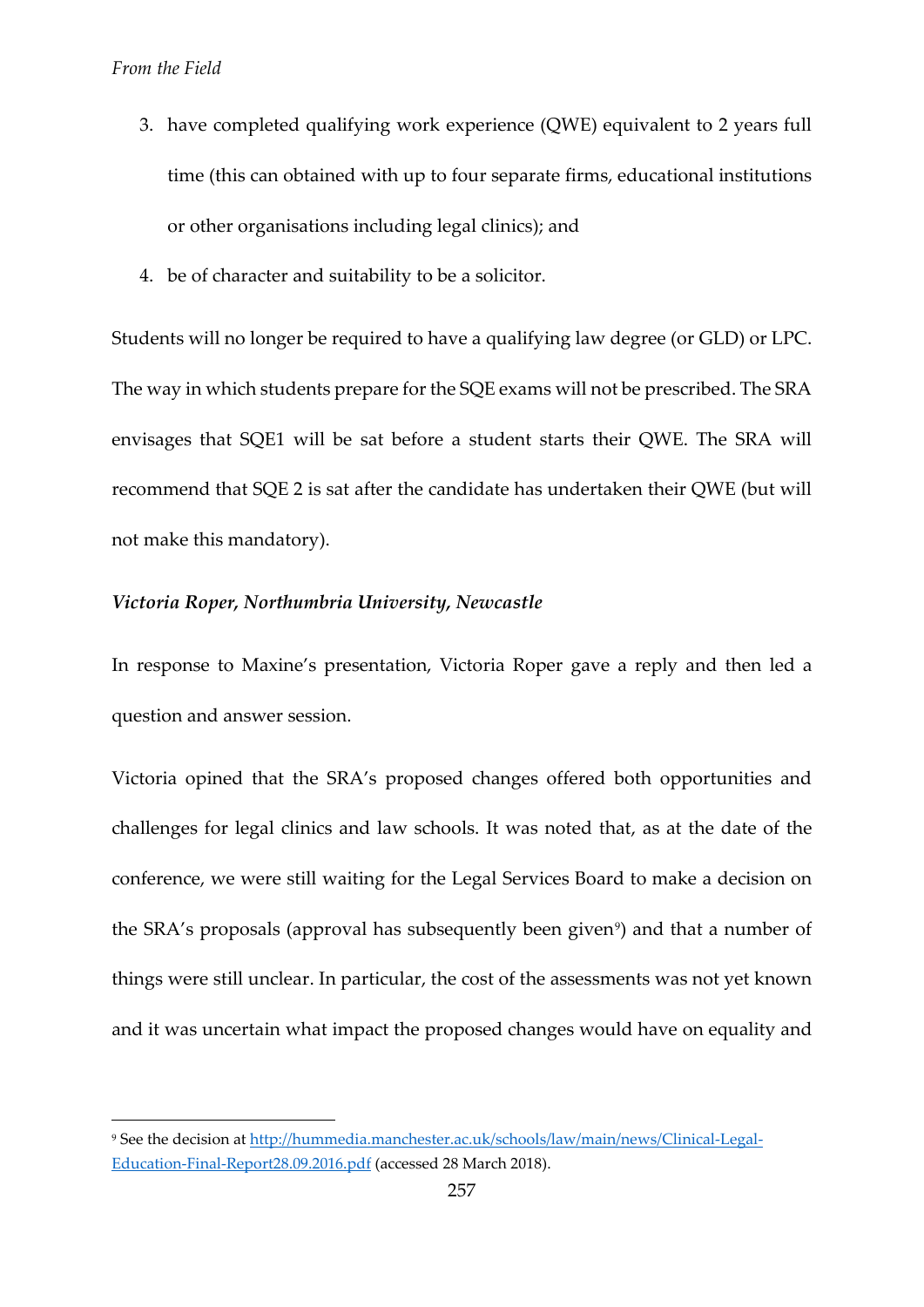diversity in the profession. Also, Victoria noted that the proposed implementation date of September 2020 was fast approaching and that universities usually needed at least 18 months to prepare for any major changes to the curriculum.

In terms of opportunities though, Victoria noted that the SRA's proposed changes could be beneficial for clinics and might help to further establish clinical legal education as a mainstream part of legal education. For example, Victoria suggested that law schools are likely to be considering how their clinical programmes might help students to develop the competencies required to pass SQE 2. Legal clinics, focused on the practical application of the law to real life legal problems and skill development, appear to be natural SQE 2 preparation environments (whether formally or informally). Victoria noted that corporate and commercial practice was specifically one of five practice contexts that could be tested in SQE 2.

Additionally there is the possibility of clinics deciding to sign off on QWE. The person signing off the work experience does not need to confirm that the individual has the skills required to practice (this will be tested by SQE), but rather that the student has had the opportunity to develop some or all of the prescribed competences. The people who can sign off QWE are:

- A firm's compliance officer (COLP);
- a solicitor working within the organisation; or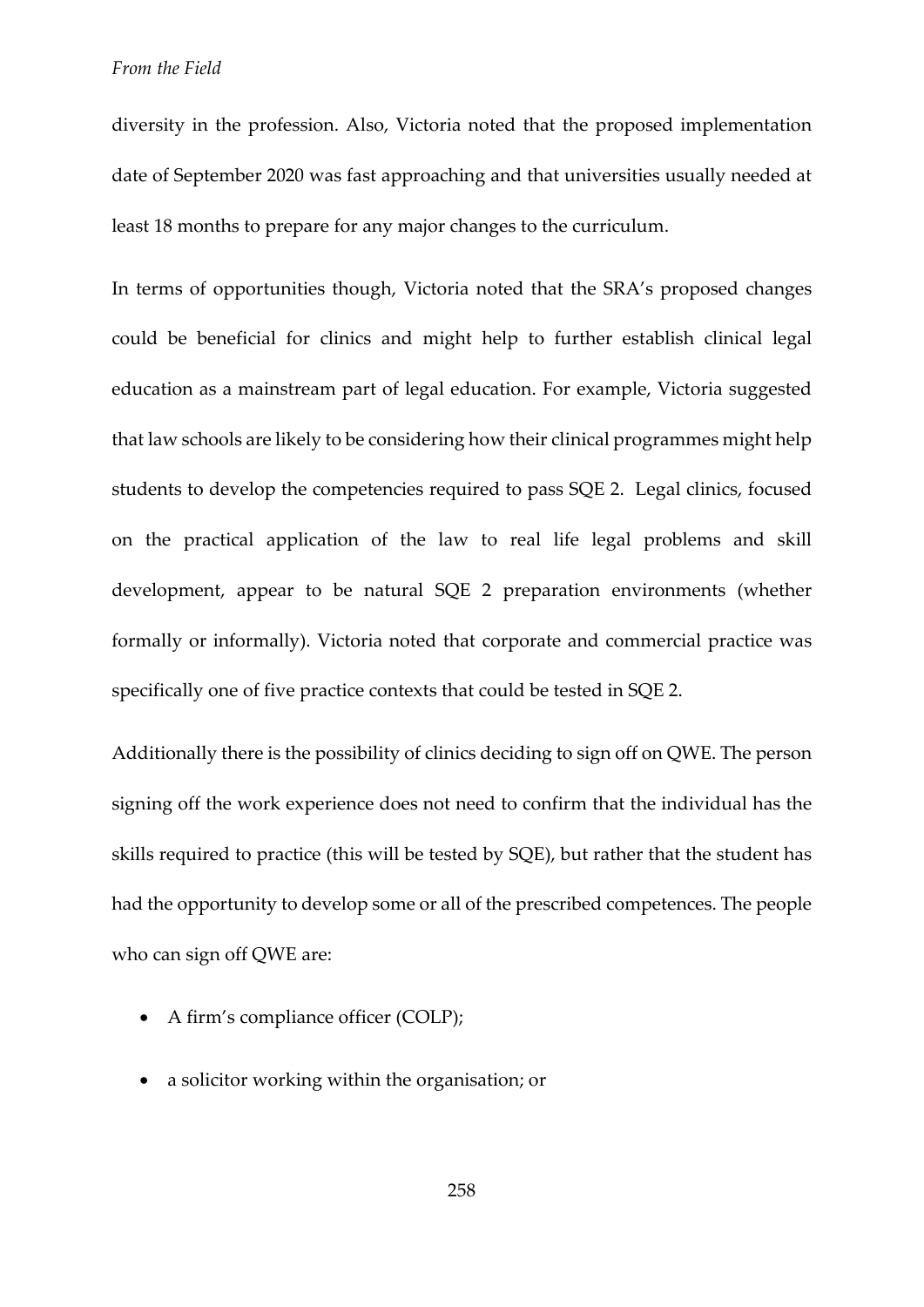• if neither the above are applicable, a solicitor working outside of the organisation who has direct experience of the student's work and who has undertaken a review of the work/received feedback from persons supervising the work in order to satisfy themselves.

The solicitor who signs off the QWE does not necessarily have to have a practising certificate, it is sufficient that they be on the roll. Victoria suggested that clinics therefore needed to give thought as to whether they wanted to sign off QWE (there will not be under an obligation to do so) and, if so, who in practice would do so.

Given that students do not work full time/set hours in law clinics, Victoria raised asked a question about whether any guidance would be issued by the SRA about how clinics should calculate the length of time of a student's QWE spent in clinic.

Key points coming out of the question and answer discussions were that the SRA:

- Is currently of the view that multiple clinical experiences/placements done within one university could be signed off as one 'placement';
- Has not decided to what extent it will undertake quality assurance of QWE e.g. spot checking or requesting samples of student work;
- Does not have any intention at present to provide any rules/guidance about how clinics should calculate the time a student can be signed off as having done in clinic, but welcomes dialogue on this point. Maxine did indicate that the SRA would likely support an approach of average hours per week x no of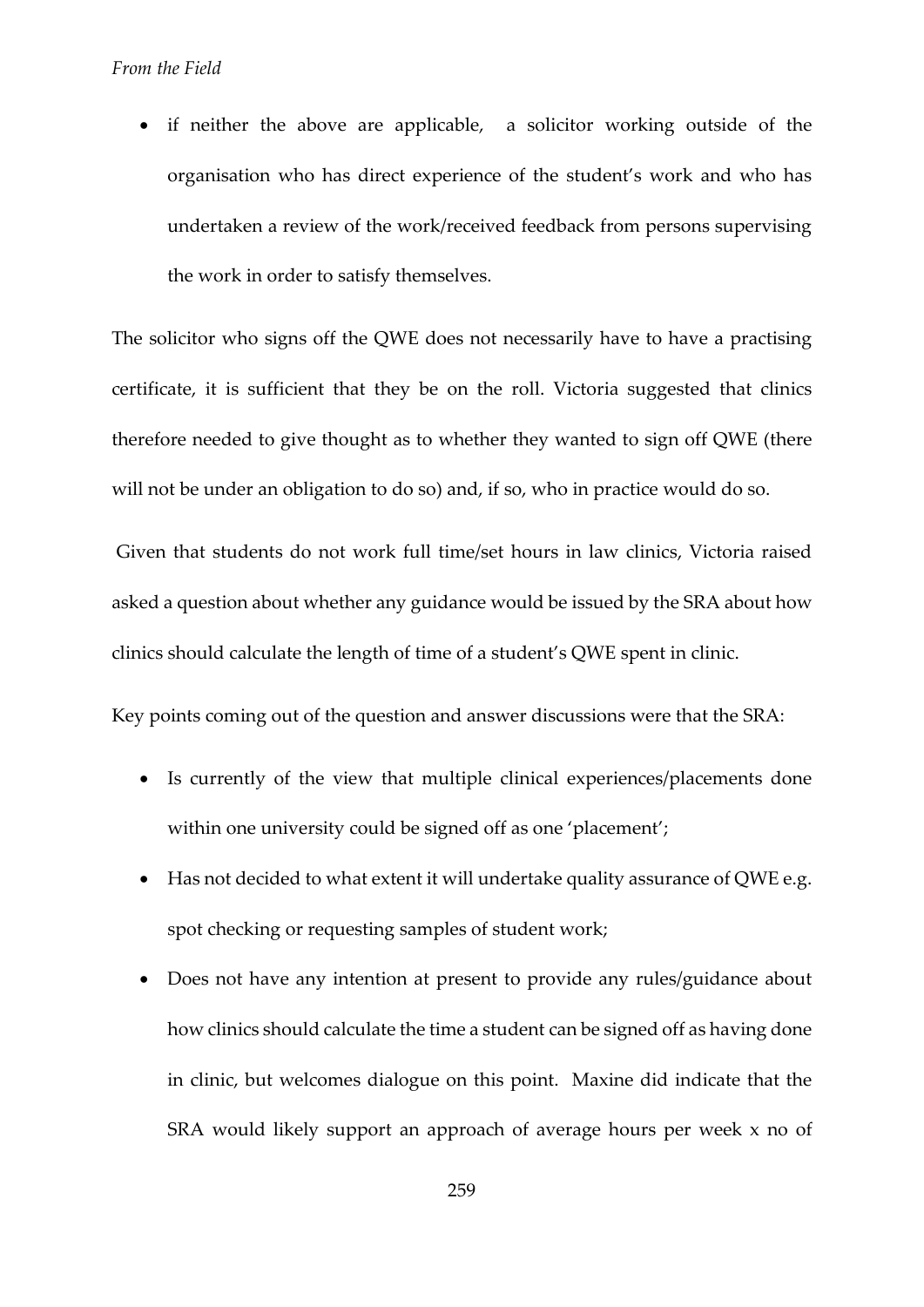weeks and then using this figure to work out how many weeks/months full time work this equated to. However, the SRA did not intend to stipulate that this was how it must be done.

## **THE STUDENT PERSPECTIVE - WHY DO STUDENTS WANT TO WORK IN A LEGAL CLINIC?**

The next part of the day was led by students from the University of Strathclyde and the University of Sheffield and involved them talking about what drove them to work in legal clinics.

Common themes and drivers were:

- Employability;
- Wanting to check if they liked doing legal work in practice, wanting to get a realistic idea of what a solicitor does;
- The desire to combine voluntary work and practical experience (where the clinic was not credit-bearing/compulsory);
- Skills development as well as learning office skills (file management etc.)
- The chance to take on a project and develop it; and
- Helping clients who might not otherwise be able to obtain legal advice/wanting to engage in pro bono – something that the students noted had come up a lot when they had been looking at university prospectuses.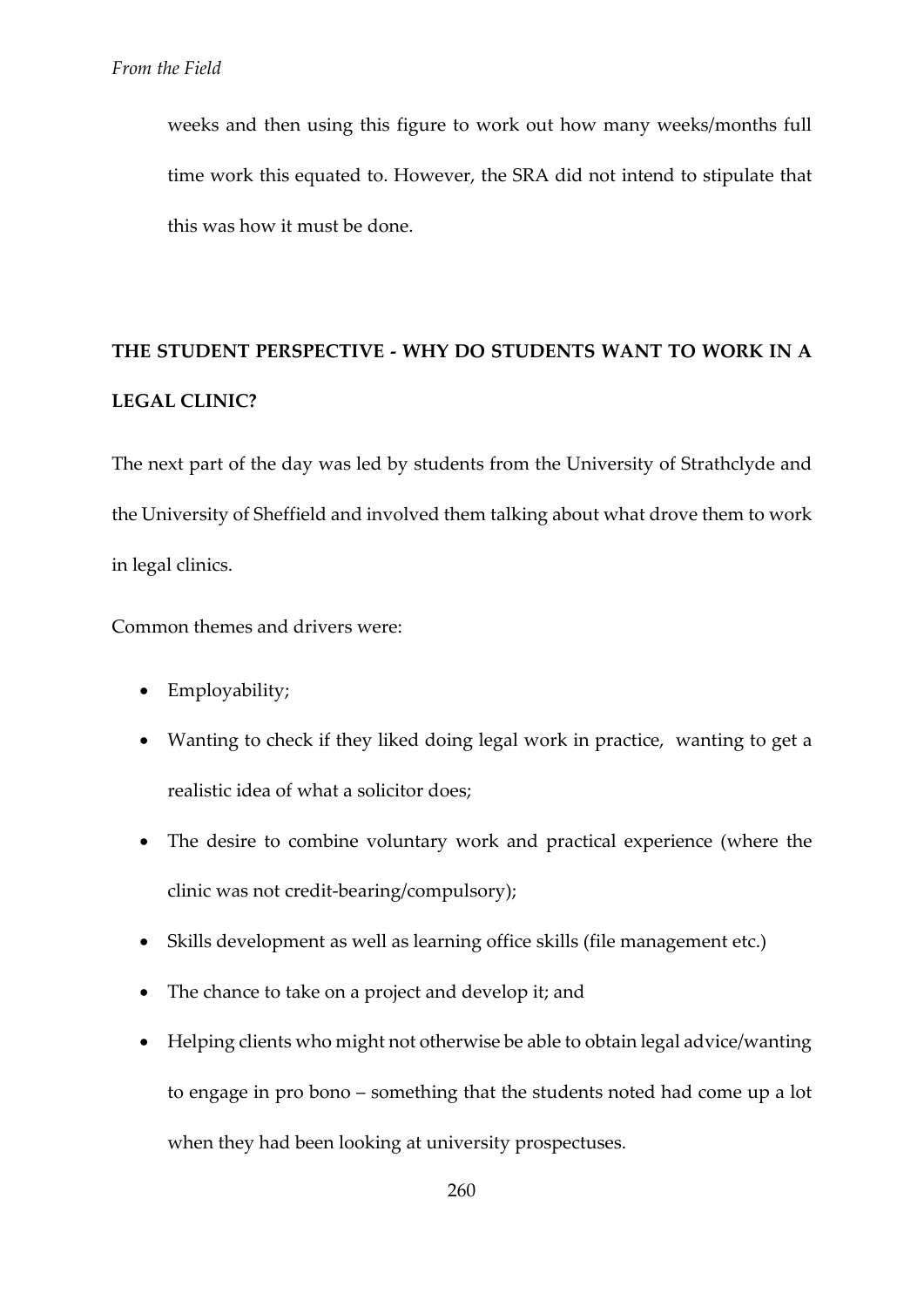The students had mixed views about whether they preferred assessed or voluntary legal clinic. Some students noted that being curricular and assessed helped to maximize the learning experience and get the best out of a student. A Masters student undertaking clinic as a voluntary extracurricular activity thought there was value in not assessing though as it had allowed her to not worry about assessment and to focus on the experience.

#### **TURNING CLINIC EXPERIENCE INTO RESEARCH AND SCHOLARSHIP**

The last session of the day was dedicated to discussion of how we can use our clinical experience as the basis for research and scholarship.

Dr David Hyatt of the University of Sheffield talked about the professional and personal reasons for engaging in scholarship. He discussed an initiative at his university which has utilized scholarship circles/reading groups to stimulate research activity. With the group people had worked in pairs as 'writing buddies', setting themselves the challenge of writing two articles in a year. David suggested that working with someone else makes you accountable and more likely to meet achieve your goals.

Sarah Blandy of the University of Sheffield then went on to talk about clinical legal scholarship lacking evidence. Sarah took us through the life cycle of one of her clinical research projects, prompting us to consider issues such as methodology (qualitative/quantitative/mixed methods), funding, access to participants, and ethics.